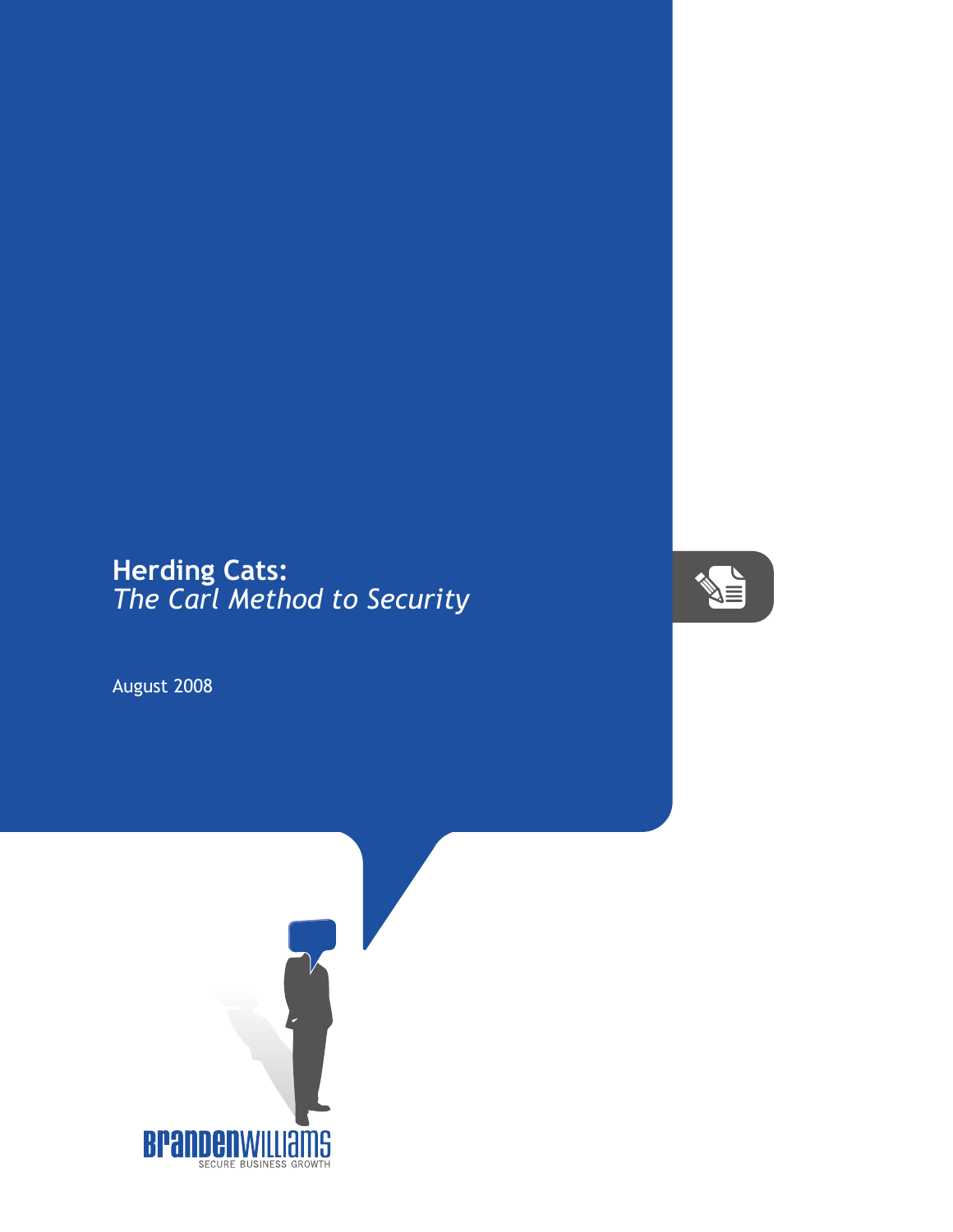Before we get into this month's topic, I'd like to draw your attention to my new mugshot. The previous picture was a bit old (only a couple of years), and many of my co-workers likened it to a gopher sticking his head up out of the ground. I thought it was quite appropriate for the cube-farms that you can find in most American companies (or as I like to call them, Prairie Dog Land).

I wanted to call your attention to the old "gopher picture" not because my vanity consumes my thoughts (it only partially intrudes), but because I'd like to draw an analogy about defending the network to a classic movie. No, we're not dusting off Casablanca or The Wizard of Oz; though sometimes we all feel like hopping on a plane to get away from the flying corporate monkeys.

I want you to think about a gopher problem on a golf course maintained by groundskeeper Carl Spackler. You know, the guy that will receive total consciousness on his death bed. Among other things, he's got that going for him, which is nice.

Carl has a gopher problem. This pesky gopher dug a massive network of tunnels throughout the golf course, causing havoc. Let's let this gopher (that digs Kenny Loggins apparently) be analogous to a bad guy inside your network. In our case, the actual threat could be inside the company (a disgruntled employee) or outside (a true external threat). What do we do when we see the criminal's tunnels inside our network?

Well, if you are Carl, you try high pressure water, sniper rifles, and ultimately sculpt animal statues out of plastic explosives and weave a web of detonating wire back to a master switch. You mutter something about not minding Mr. Squirrel, manage to utter a "Fore!" and then ignite all of the explosive effigies. Normally, this would take care of the gopher (though this particular one outsmarts our groundskeeper this time as he did before). After the inferno, we see Carl leave the course a blazing mess.

CIOs are guilty of being Carl when it comes to securing and defending the network. Security spending is marginalized and de-prioritized to make room for new, dancing electronic efficiency widgets. But when neglected systems are breached, our version of "Carl" blows up the company looking for a security problem that should never have materialized.

Unlike some problems, you cannot turn the money faucet from drip to blast to make a weak security posture go away. If proper planning has not been done, security organizations will limp along for months until they get a structure in place that supports the enterprise. Not until CISOs are elevated to the board level do things start getting accomplished in a manner that matches the risk posture of the enterprise.

This is not necessarily the CIOs fault. CIOs do not really know what to do with security. Why? Because their job is different. But since they know something about that network of tubes that we call the Internet, they get stuck with security. Corporations tend to turn a blind eye to information security simply because they do not understand it. I've seen many post-breach companies that cannot believe they ignored the risk associated with a lack of strategic security for so long.

It's like a termite infestation. You do not notice the damage until your chair falls backwards at poker night, goes clear through a wall, spilling beer all over myself.

My experience with Fortune 1000 companies tells me that most have become more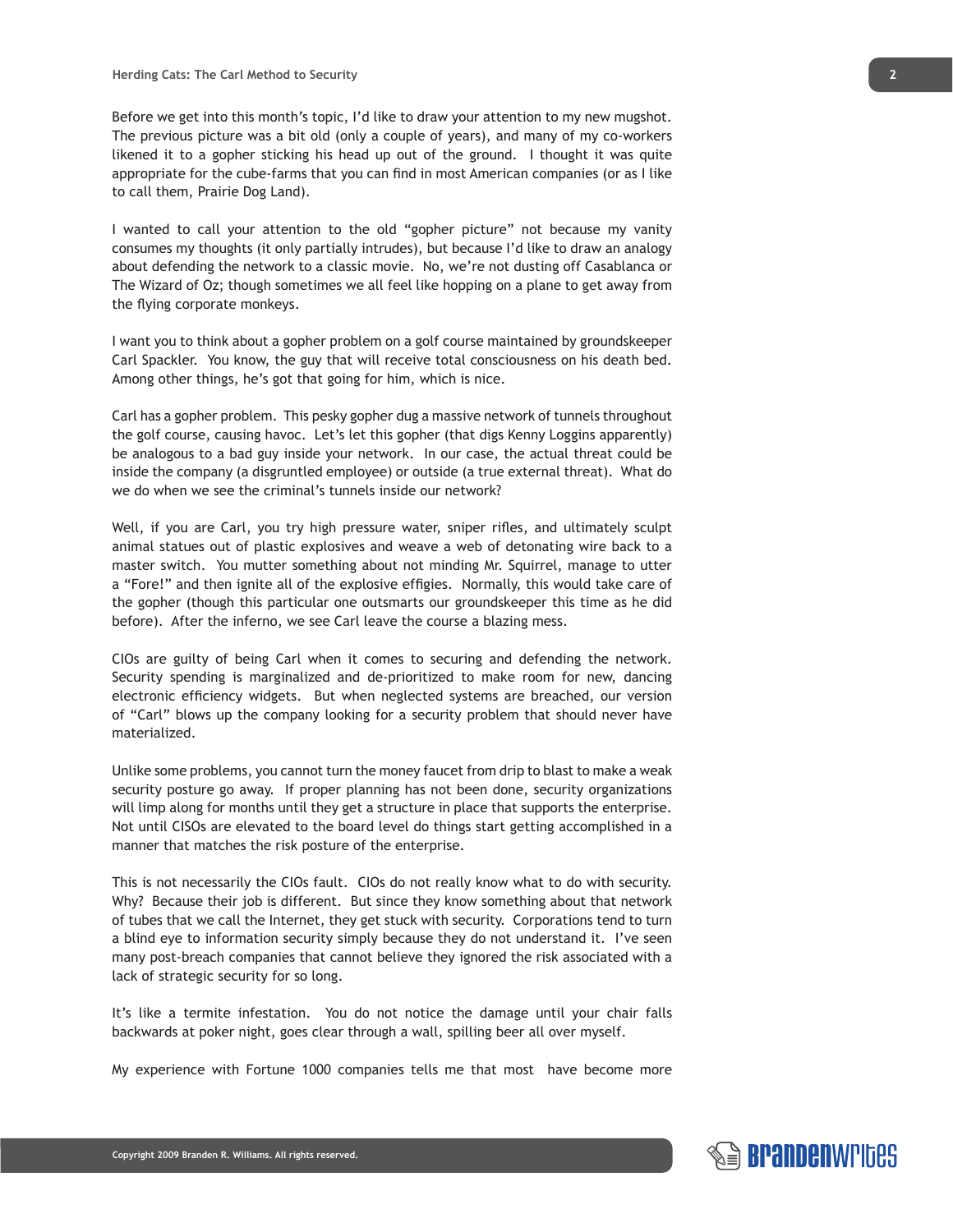risk averse in the last several years. Additional legal language and reduced risk models contradict the weak security posture that is blessed by apathetic executive boards.

We learn early in our careers that absolute security is not achievable. The trick is achieving a balance between security and functionality that is palatable to the business and the budget. The business must be able to understand and accept the risk associated with what they are doing, and budgets should be adjusted accordingly to reduce the risk with product redesigns or security spending. Hopefully, then you can prevent a Carl situation from happening where the only solution is to bring in the plastic explosives.